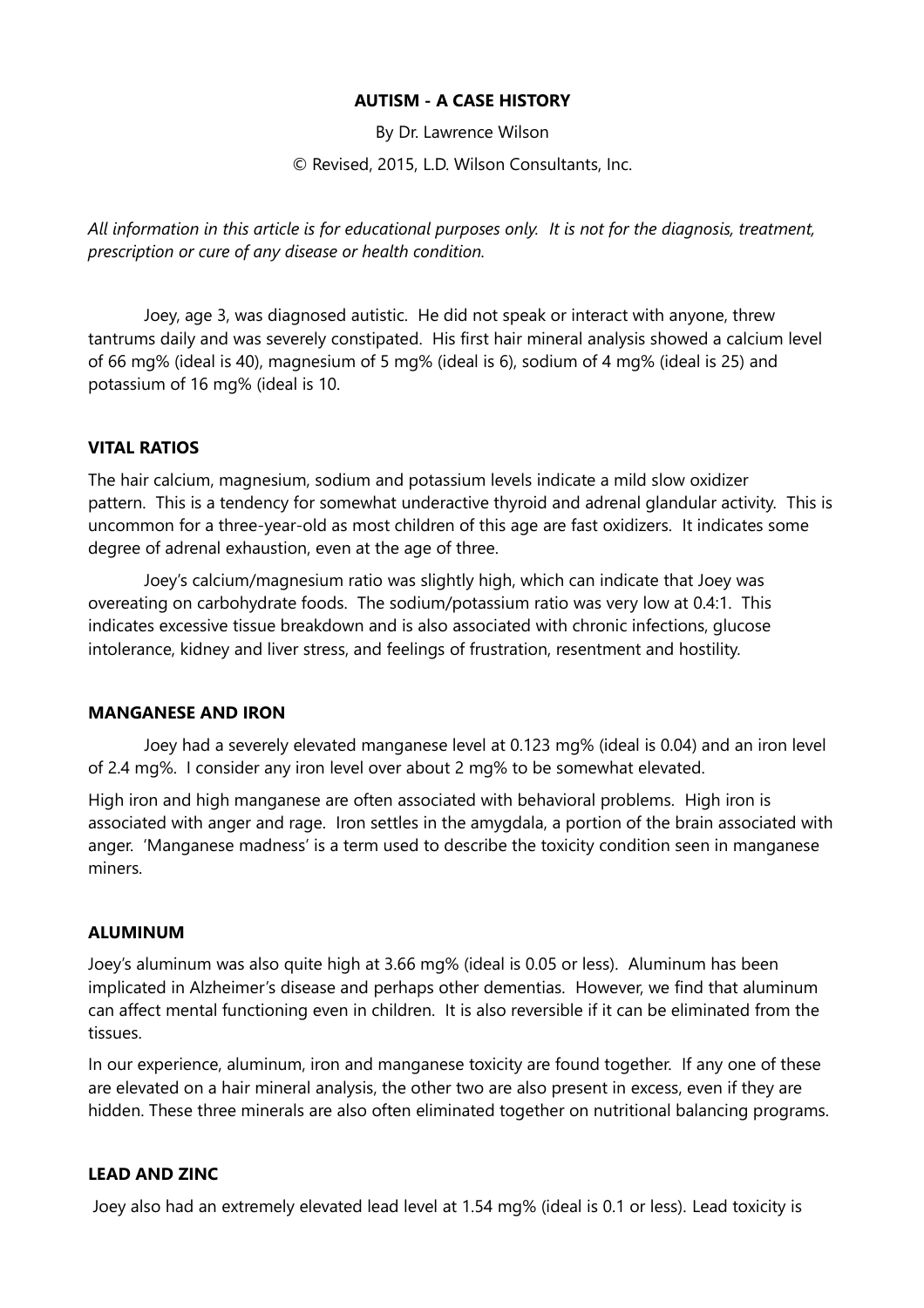associated with over 100 symptoms. Prominent among these are hyperactivity, lowered IQ and emotional and behavioral abnormalities. Lead interferes with calcium metabolism, blood formation and a number of critical enzyme systems.

Joey also had a zinc level of 8 mg%. This is very low, with the ideal being between 15 and 20 mg%. Zinc is critical for over 50 functions. Low zinc is associated with emotional instability, delayed development, slow growth, impaired digestion, skin problems and impaired protein synthesis.

## **A CORRECTIVE PROGRAM**

The daily nutrient program for Joey included two divided doses of a multivitamin for slow oxidizers, as well as 10 mg of zinc, 1 mg of copper and about 3 mg manganese to help correct his low sodium/potassium ratio.

Let us discuss giving manganese when the level is this high. Some authorities believe that manganese supplements should not be given when manganese is elevated on a hair mineral analysis. However, we consistently find that giving a biologically available form of manganese will help the hair manganese level return to normal, as occurred with Joey. His elevated manganese is in a biounavailable form. Giving available manganese is helpful in these cases to raise the sodium level and perhaps to provide needed bioavailable manganese as well.

Joey's daily nutrients also included about 200 mg of calcium and 200 mg magnesium. Calcium is an excellent lead antagonist, and both calcium and magnesium are sedative minerals that can improve hyperactive behavior. Magnesium is helpful for many cases of constipation. Joey also took a small amount of vitamin C and E to help raise his sodium level. Vitamin C can help as a chelator of excessive metals.

## **DOSING CHILDREN**

These dosages of minerals may seem large for a three-year-old child. However, we find that often children do well on and require somewhat larger doses than one would calculate for a child based simply on weight or age. This is an important principle for obtaining the best results with young children.

## **RESULTS**

Joey's parents made sure he ate well and took his supplements. He improved dramatically. Within four months on a nutritional balancing program he began to speak, his temper tantrums were greatly reduced and he now interacts with people. He will be able to attend at regular kindergarten. He is also no longer constipated.

Often the process of correction takes longer, up to several years, and it is often less dramatic. In this case, the chemistry shifted quickly and results followed. We never know which mineral imbalance or other factor is most important and when the body will address that factor. Also in some cases emotional difficulties at home can significantly slow down progress in rebalancing body chemistry.

## **RETEST MINERAL ANALYSIS**

A retest mineral analysis after Joey was on supplements for four months showed some surprising changes. The electrolyte pattern looked worse in some ways! Calcium was 56 mg%, magnesium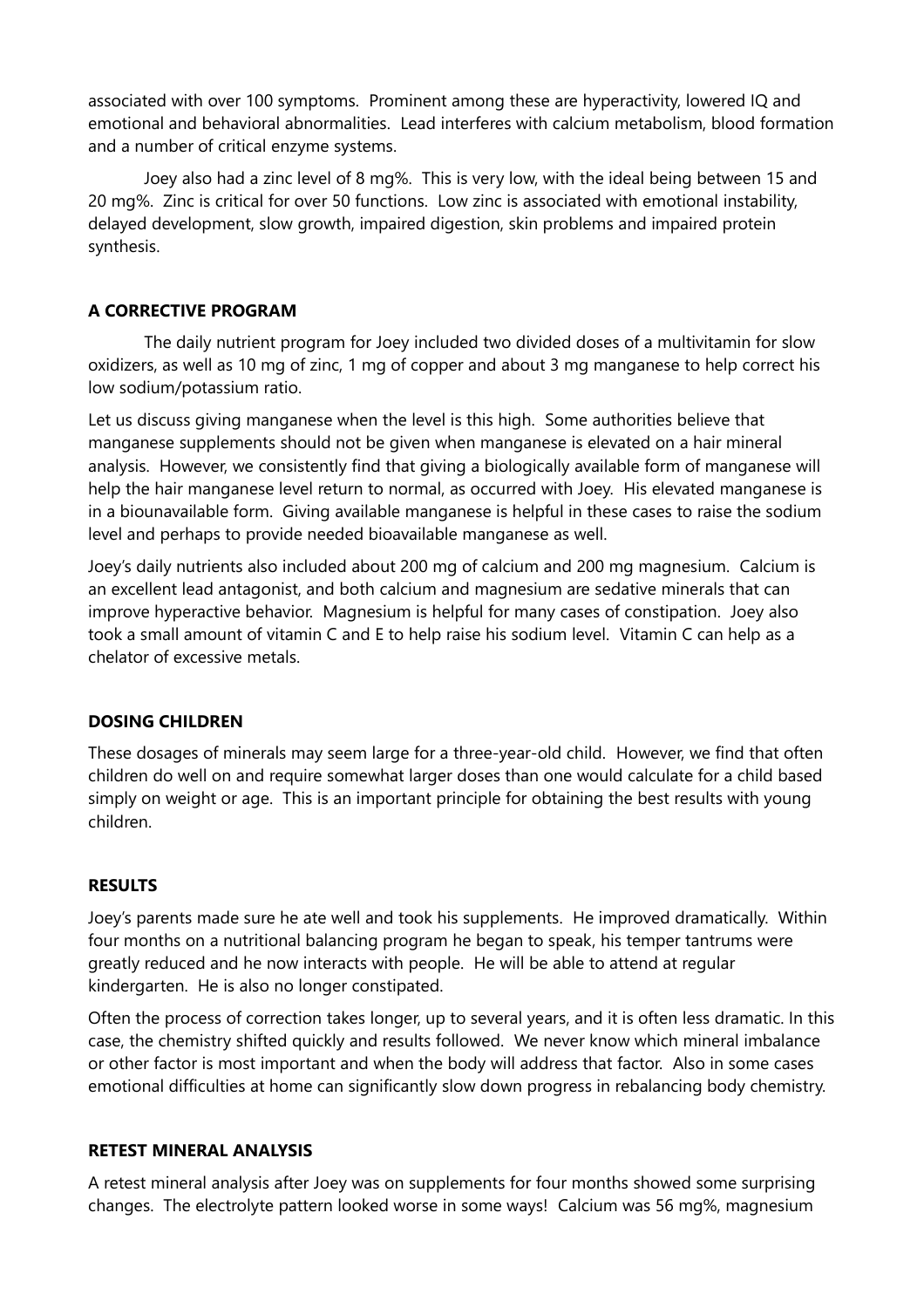was 31 mg%, sodium was 16 mg% and potassium rose to 59 mg%.

Joey became a mixed oxidizer with a fast thyroid ratio (calcium to potassium ratio less than 4:1). A faster oxidation rate means Joey's energy level improved. This is excellent for general healing. In hyperkinetic children, however, more energy at times means more acting out behavior because more energy is available to the body. This was not the case with Joey, however, as his behavior calmed down.

The calcium/magnesium ratio became extremely low at 1.8:1. This is often due to a magnesium loss. It could have been an elimination of magnesium that for some reason could not be used by the body. This type of change looks worse, but usually resolves itself on later tests.

## **THE SODIUM/POTASSIUM RATIO**

Joey's sodium/potassium ratio also became much more imbalanced at about 0.27:1. This is extremely low and usually indicates severe protein breakdown or catabolism. Joey showed a pattern we call a double inversion. This is a low ratio of calcium to magnesium combined with a low ratio of sodium to potassium. The double inversion pattern reinforces the low sodium/potassium ratio pattern, associated with excessive tissue breakdown, chronic infections, liver and kidney stress, glucose intolerance and feelings of frustration, resentment and hostility.

In this regard, we have found that on a corrective program, at times the body must go through a stage of breaking down poor quality tissue. This is tissue that may contain toxic metals or toxic chemicals, or tissues infected with bacteria or viruses.

When cells are broken down, potassium and magnesium are released, as these are the primary intracellular minerals. This release is associated with temporary higher hair readings of these two minerals. This in turn can cause a lower sodium/potassium ratio and a lower calcium/magnesium ratio as well.

#### **OTHER CHANGES**

On the retest, Joey's lead level was about half of the level on the first test at .84 mg% and aluminum was about 1/3 of his previous test at 1.10 mg%. Manganese was down to 0.078, which is still slightly elevated but much better. Iron also declined from 2.4 to 1.4, which I consider a more normal reading. These are all excellent changes.

#### **THE ZINC MYSTERY**

Joey's zinc level did not change from the first test to the second. In both cases, the reading was a very low 8 mg%. This occurred in spite of Joey taking a substantial amount of zinc for four months. How can this be?

There are several explanations. First, we know that our bodies will often keep the tissue zinc level low to help raise the tissue sodium level. In Joey's case, the sodium/potassium ratio was extremely low. The body may not have absorbed the zinc he took to keep the sodium level up, which in turn helps maintain the sodium/potassium ratio. Dr. Eck called this phenomenon a defender. That is, zinc stayed low to defend the sodium/potassium ratio.

Another possibility is that zinc was simply not well-absorbed during this period of time for other reasons. Alternatively, zinc was absorbed, but used up as fast as it was being given.

Finally, we know that zinc is a vital mineral that replaces toxic metals in enzyme binding